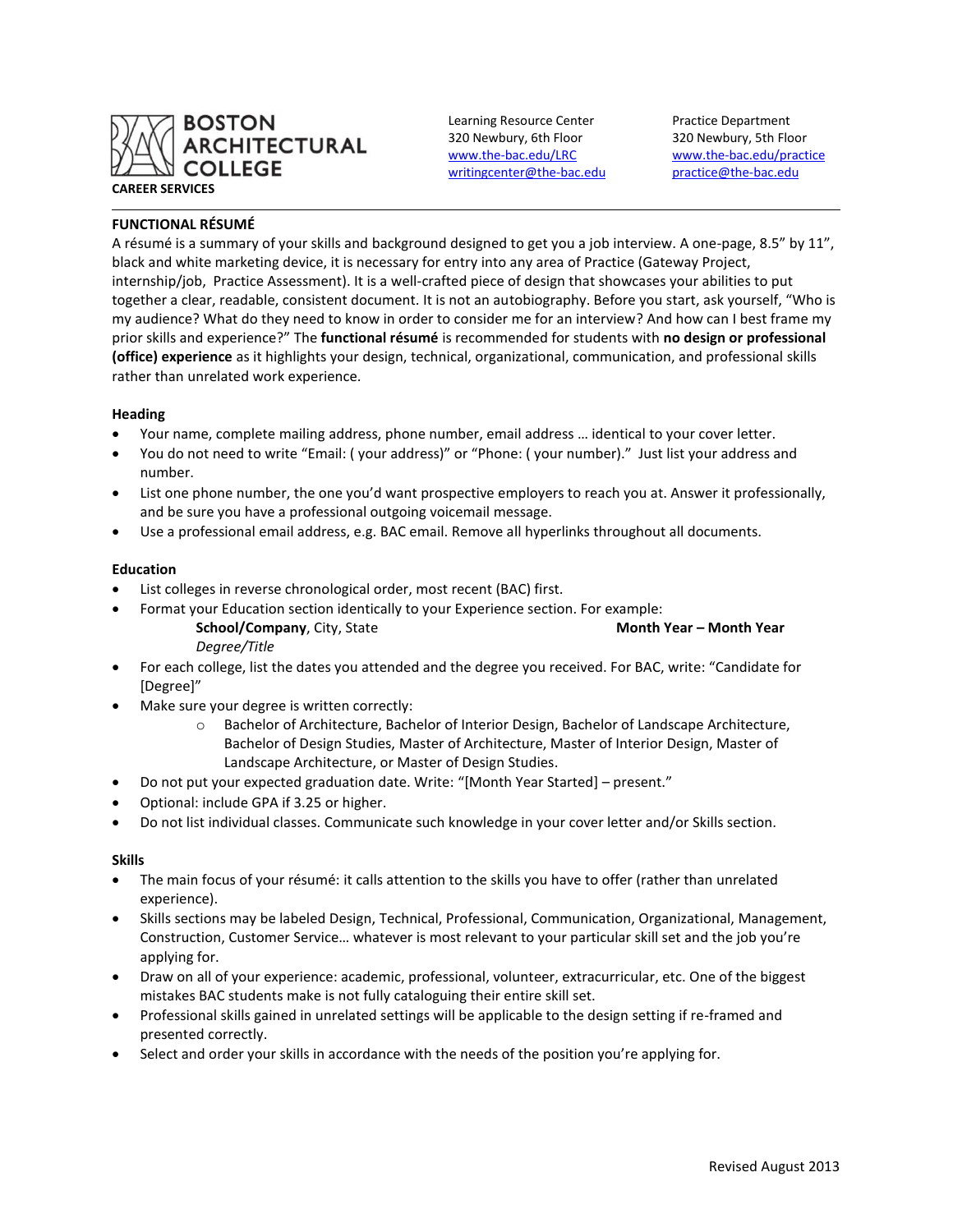# **Design Skills**

- Write down each course you've taken at the BAC (or previous design school). List projects or assignments from each course. Write the skills that you needed to do these. Think: what can you do now that you couldn't before?
- Create a list of ALL of these. You need not start each line with an action verb.
- Be thorough and specific! Don't just list "Drafting," list "Drafting: plans, sections, elevations, axonometrics, perspectives.

## **Professional Skills**

- Write down every job, volunteer opportunity, and extracurricular activity you've been a part of. List the responsibilities associated with each, and the skills you needed to execute these responsibilities. For example: "Managed high-volume inventory in busy retail environment." AGAIN, BE THOROUGH AND SPECIFIC!
- Write these out more fully, and link them directly to experience in that section. For example: "Created analysis reports of sales, trends, and recaps of historical figures."
- Start each professional skill with an action verb: answered, composed, created, designed, guided, managed, oversaw, presented, etc. Vary your action verbs. For a helpful list of verbs, visit www.quintcareers.com/action\_skills.html.

## **Experience**

- In Functional format, this information is less relevant. Minimize, place it lower on the page (below Skills).
- List your jobs in reverse chronological order, most recent first.
- Company, location, dates, and title only. Tranfer all responsibilities and achievements to the Professional Skills section. Re-framing them this way makes them seem related to design even if they're not.

## **Additional Skills/Interests**

- Use this last section of your résumé to provide a complete picture of who you are as a person.
	- o Professional memberships (e.g. BSA Student Member)
	- o School organizations (an Atelier committee)
	- o Volunteerism, community-based activities
	- o Languages (highly valued these days!) … in Functional format, languages can go in Professional Skills section
	- o Travel, sports, outdoor activities, hobbies, interests

## **Please note:**

- The use of an Objective is not recommended for any format. Your objective should be clearly stated in your cover letter.
- Don't say "References Available Upon Request." It's assumed that references (and work samples)are available at any time.

**Remember, every document must be 100% free of spelling, grammar, and punctuation errors.** Once you have a résumé drafted, make an appointment with the Learning Resource Center [\(writingcenter@the-bac.edu\)](mailto:writingcenter@the-bac.edu).